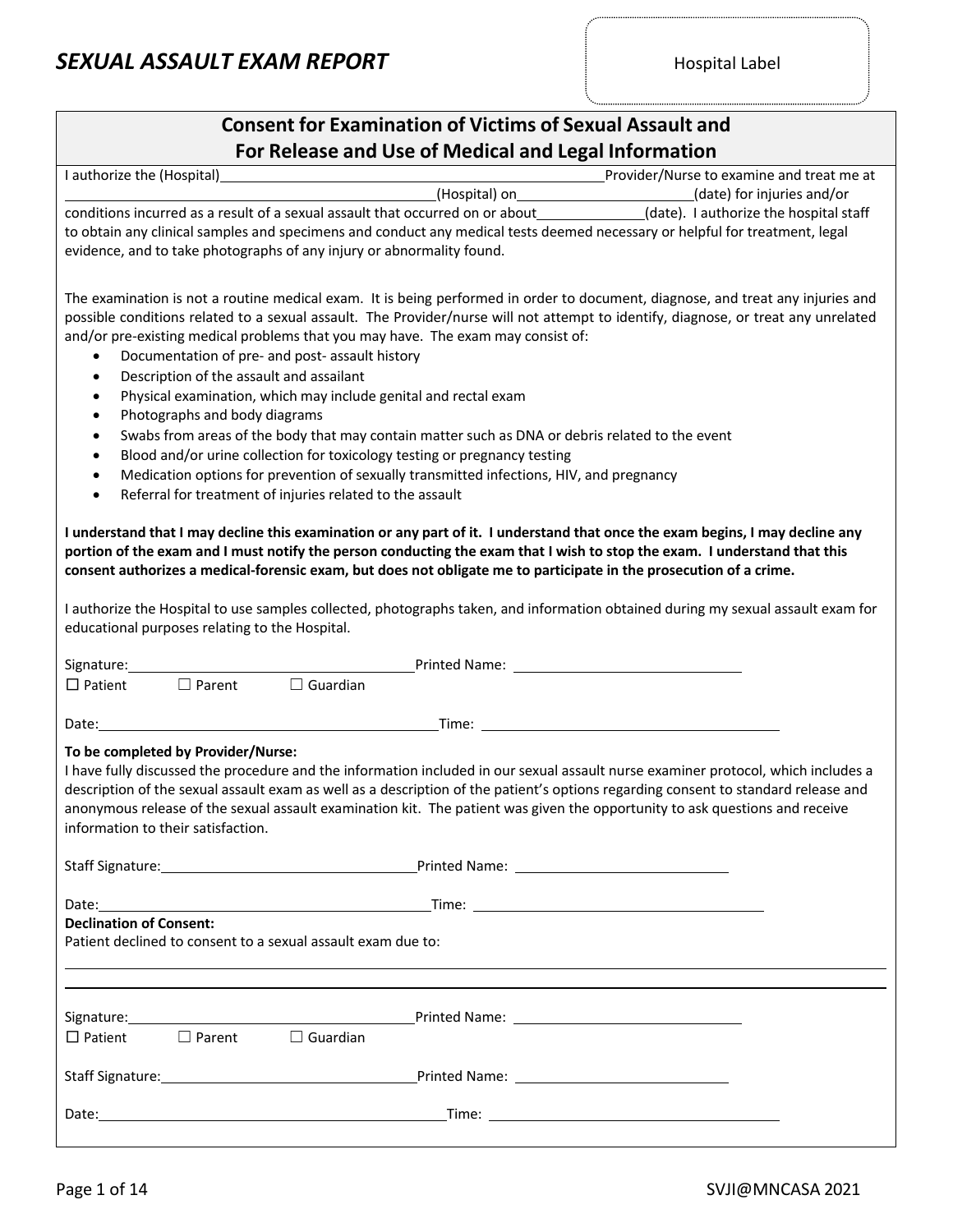..................................

| (or longer if indicated)                   | Conduct Sexual Assault Exam up to 120 hours following a sexual assault                                                                                                 |                                                      |                                  |                                                   |  |  |  |  |
|--------------------------------------------|------------------------------------------------------------------------------------------------------------------------------------------------------------------------|------------------------------------------------------|----------------------------------|---------------------------------------------------|--|--|--|--|
| <b>General Information</b>                 |                                                                                                                                                                        |                                                      |                                  |                                                   |  |  |  |  |
| Date of Incident:<br>Time of Incident:     |                                                                                                                                                                        |                                                      |                                  |                                                   |  |  |  |  |
| Time of Exam:<br>Date of Exam:             |                                                                                                                                                                        |                                                      |                                  |                                                   |  |  |  |  |
| <b>Patient Address:</b>                    |                                                                                                                                                                        |                                                      | Phone:                           |                                                   |  |  |  |  |
|                                            | Patient Gender: □ Female □ Male □Transgender □ Other:                                                                                                                  |                                                      |                                  |                                                   |  |  |  |  |
|                                            | Patient Race: □ Black/African American □ White □ Hispanic □ Native American □ Asian □ Other:                                                                           |                                                      |                                  |                                                   |  |  |  |  |
| <b>Medical History/Allergies</b>           |                                                                                                                                                                        |                                                      |                                  |                                                   |  |  |  |  |
| Chronic Illnesses:                         |                                                                                                                                                                        |                                                      |                                  |                                                   |  |  |  |  |
| <b>Current Medications:</b>                |                                                                                                                                                                        |                                                      |                                  |                                                   |  |  |  |  |
| <b>Allergies:</b>                          |                                                                                                                                                                        |                                                      |                                  |                                                   |  |  |  |  |
| <b>Female GYN History</b>                  |                                                                                                                                                                        |                                                      |                                  |                                                   |  |  |  |  |
| Date of first day of LMP                   |                                                                                                                                                                        | Menstruating at time of assault $\Box$ No $\Box$ Yes |                                  | Menstruating at time of exam $\Box$ No $\Box$ Yes |  |  |  |  |
|                                            | Does patient currently have a tampon in? consider collecting tampon                                                                                                    |                                                      |                                  | (see page 10 for packaging instructions)          |  |  |  |  |
| Contraceptives use?                        |                                                                                                                                                                        | Pregnant?<br>$\Box$ No $\Box$ Yes                    | Hysterectomy?<br>$\square$ Yes   | <b>Tubal Ligation?</b><br>$\Box$ Yes              |  |  |  |  |
| STOP                                       | Tell the patient that you need to know about any consensual sex in the last 2 weeks before or consensual sex after<br>the assault, to exclude their consensual partner | Date:                                                | Time:                            |                                                   |  |  |  |  |
| Consensual Anal? □ Yes □ No                |                                                                                                                                                                        | Consensual Vaginal? □ Yes □ No                       | Consensual Oral? □ Yes □ No      |                                                   |  |  |  |  |
| Did ejaculation occur? □ Yes □ No □ Unsure |                                                                                                                                                                        |                                                      | Condom used? □ Yes □ No □ Unsure |                                                   |  |  |  |  |
| <b>Patient's General Appearance</b>        |                                                                                                                                                                        |                                                      |                                  |                                                   |  |  |  |  |
| $\Box$ Clean/neat                          | □Dirty/stained clothing                                                                                                                                                | □ Disheveled                                         | $\Box$ Torn clothing             | $\Box$ Malodorous                                 |  |  |  |  |
| $\Box$ Other:                              |                                                                                                                                                                        |                                                      |                                  |                                                   |  |  |  |  |
| <b>Patient's Demeanor</b>                  |                                                                                                                                                                        |                                                      |                                  |                                                   |  |  |  |  |
| $\square$ Alert                            | $\square$ Listless                                                                                                                                                     | $\square$ Subdued                                    | $\square$ Tearful                | $\square$ Fidgeting                               |  |  |  |  |
| $\Box$ Oriented                            | $\Box$ Withdrawn                                                                                                                                                       | $\square$ Tense                                      | $\Box$ Trembling                 | $\square$ Restless                                |  |  |  |  |
| $\square$ Smiling                          | $\square$ Flat affect                                                                                                                                                  | $\Box$ Irritated                                     | $\Box$ Wringing hands            | □ Agitated                                        |  |  |  |  |
| □ Quiet                                    | $\square$ No expression                                                                                                                                                | $\Box$ Anxious                                       | $\square$ Sobbing                | $\square$ Fearful                                 |  |  |  |  |
| □ Eye Contact, describe                    |                                                                                                                                                                        |                                                      |                                  |                                                   |  |  |  |  |
| □ Speech, describe                         |                                                                                                                                                                        |                                                      |                                  |                                                   |  |  |  |  |
| $\square$ Responsiveness to questions      |                                                                                                                                                                        |                                                      |                                  |                                                   |  |  |  |  |
| $\Box$ Other:                              |                                                                                                                                                                        |                                                      |                                  |                                                   |  |  |  |  |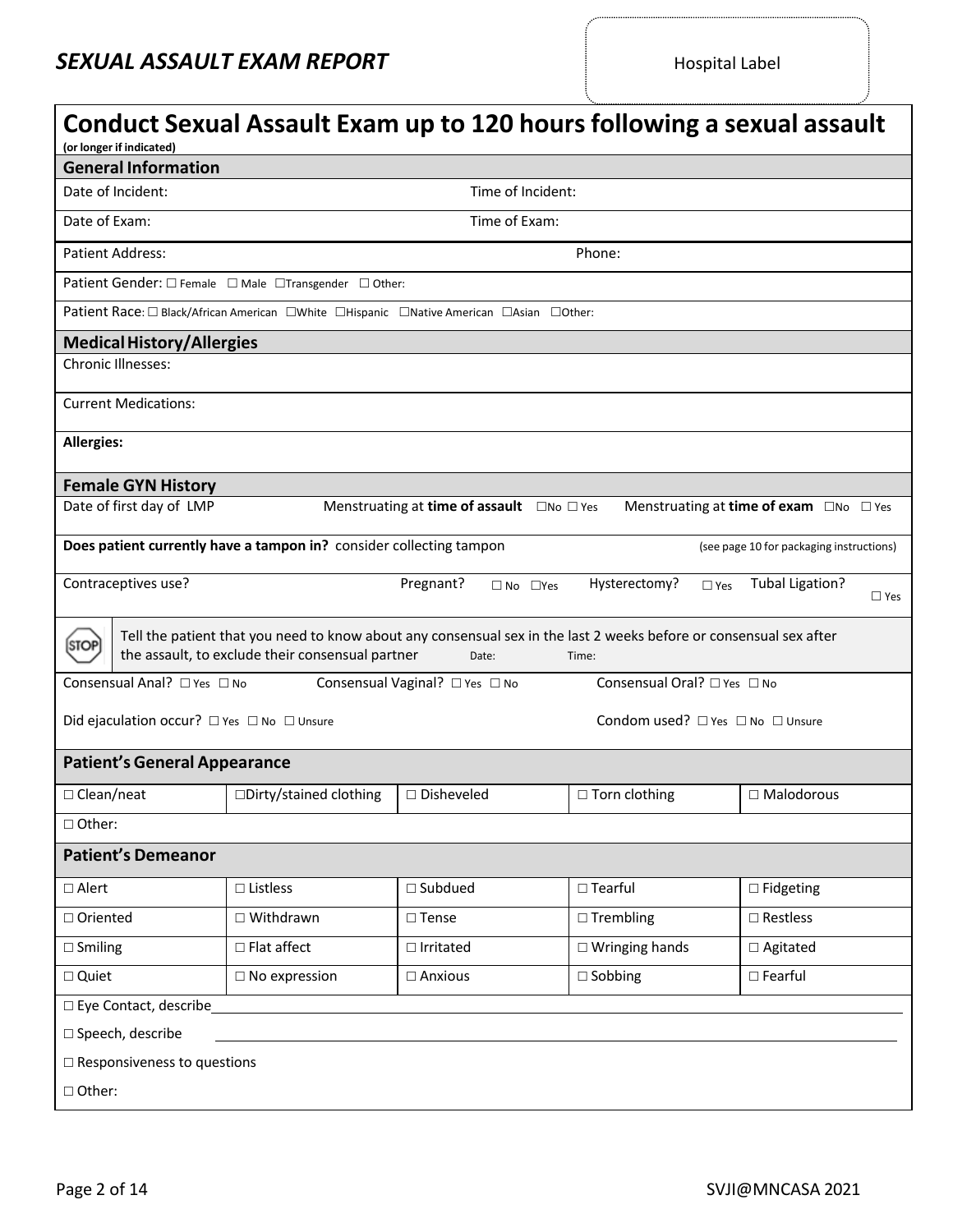| Patient's account of the assault:                                                                      |
|--------------------------------------------------------------------------------------------------------|
| During the interview, the only people present should be the nurse, patient and advocate, if available. |
| Ask "What are you able to tell me about your experience? "                                             |
| Document the account in the patient's words and using quotes                                           |
| For clarification, ask "Tell me more about"                                                            |
|                                                                                                        |
|                                                                                                        |
|                                                                                                        |
|                                                                                                        |
|                                                                                                        |
|                                                                                                        |
|                                                                                                        |
|                                                                                                        |
|                                                                                                        |
|                                                                                                        |
|                                                                                                        |
|                                                                                                        |
|                                                                                                        |
|                                                                                                        |
|                                                                                                        |
|                                                                                                        |
|                                                                                                        |
|                                                                                                        |
|                                                                                                        |
|                                                                                                        |
|                                                                                                        |
|                                                                                                        |
|                                                                                                        |
|                                                                                                        |
|                                                                                                        |
|                                                                                                        |
|                                                                                                        |
|                                                                                                        |

 $\overline{\phantom{a}}$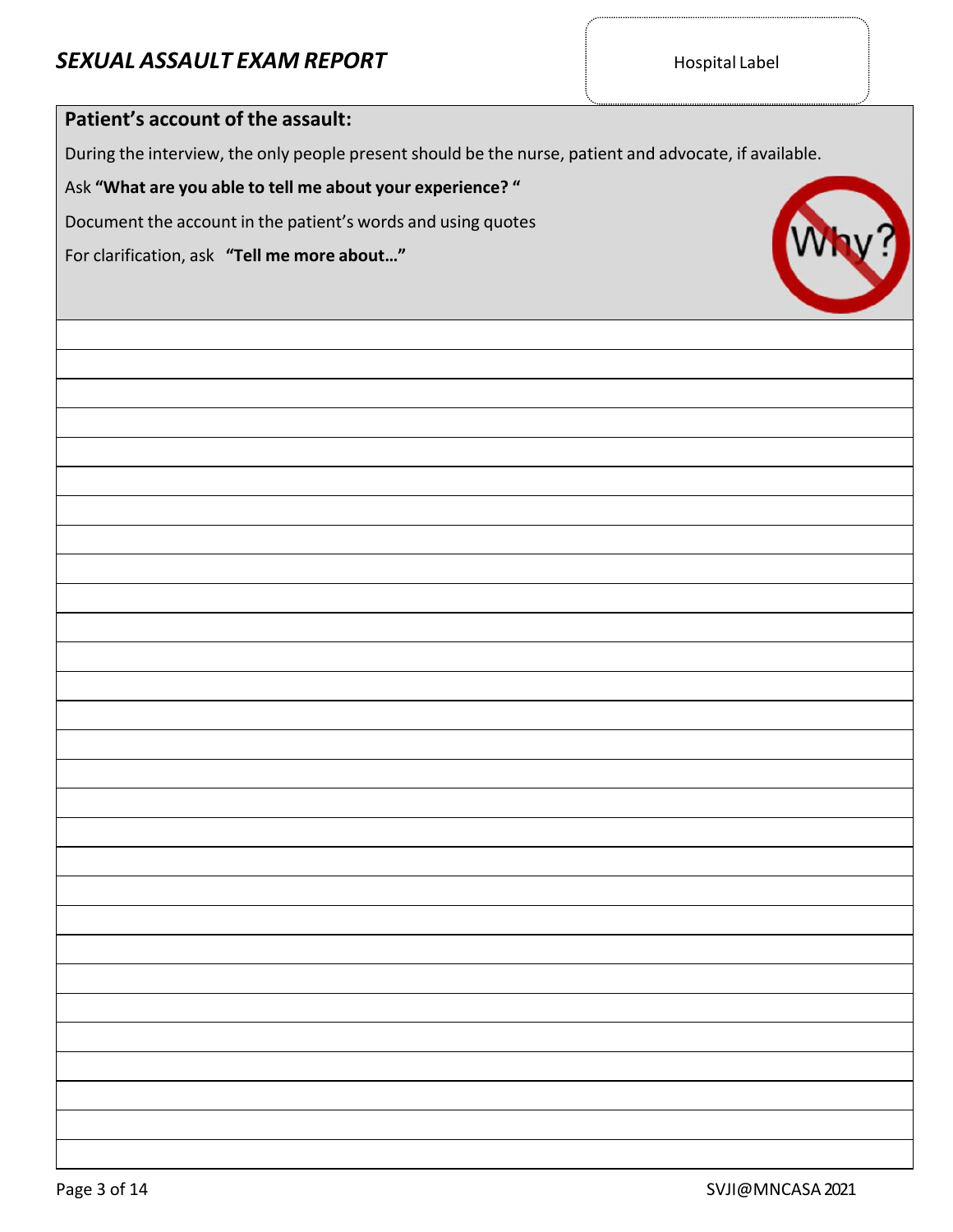| SEXUAL ASSAULT EXAM REPORT                 | <b>Hospital Label</b> | )<br>Z |
|--------------------------------------------|-----------------------|--------|
| Patient's account of the assault continued |                       |        |
|                                            |                       |        |
|                                            |                       |        |
|                                            |                       |        |
|                                            |                       |        |
|                                            |                       |        |
|                                            |                       |        |
|                                            |                       |        |
|                                            |                       |        |
|                                            |                       |        |
|                                            |                       |        |
|                                            |                       |        |
|                                            |                       |        |
|                                            |                       |        |
|                                            |                       |        |
|                                            |                       |        |
|                                            |                       |        |
|                                            |                       |        |
|                                            |                       |        |
|                                            |                       |        |
|                                            |                       |        |
|                                            |                       |        |
|                                            |                       |        |
|                                            |                       |        |
|                                            |                       |        |
|                                            |                       |        |
|                                            |                       |        |
|                                            |                       |        |
|                                            |                       |        |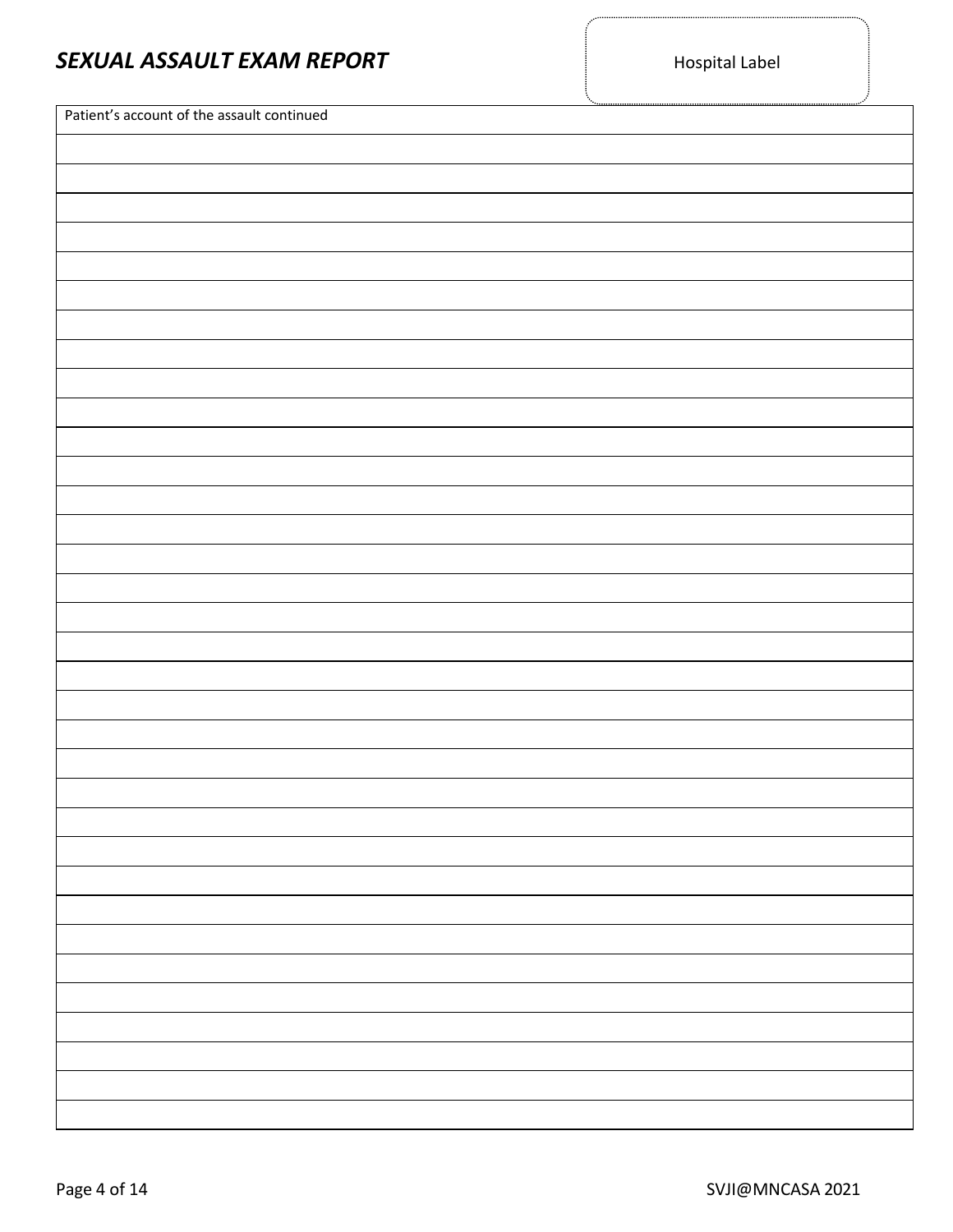.......................

..........................

| <b>Assault History</b><br>Does patient know assailant(s)?                                                                   |                                                                                                   |
|-----------------------------------------------------------------------------------------------------------------------------|---------------------------------------------------------------------------------------------------|
| $\Box$ Yes If yes, how?<br>Recent acquaintance, friend, family, other?                                                      |                                                                                                   |
| □ No, Stranger?                                                                                                             |                                                                                                   |
| $\Box$ Unknown, patient has no memory                                                                                       |                                                                                                   |
| Number of Assailants:                                                                                                       |                                                                                                   |
| <b>Assailant: 2</b><br>Assailant: 1                                                                                         |                                                                                                   |
| Race/Gender:<br>Race/Gender:                                                                                                |                                                                                                   |
| Description:<br>Description:                                                                                                |                                                                                                   |
| <b>Assailant: 3</b><br><b>Assailant: 4</b>                                                                                  |                                                                                                   |
| Race/Gender:<br>Race/Gender:                                                                                                |                                                                                                   |
| Description:<br>Description:                                                                                                |                                                                                                   |
| Physical surroundings of assault: (outside, home, car?)                                                                     |                                                                                                   |
| Ask patient to describe any verbal or physical threats:                                                                     | Put it on social media? Harm patient or family?<br>Cell phone, texts, calls made/deleted, photos? |
|                                                                                                                             |                                                                                                   |
|                                                                                                                             |                                                                                                   |
|                                                                                                                             |                                                                                                   |
|                                                                                                                             |                                                                                                   |
| $\square$ No<br>$\square$ Yes<br>$\Box$ Yes; if yes, describe<br>Any patient injuries resulting in bleeding?                |                                                                                                   |
| Did assailant bleed?<br>$\square$ Yes<br>$\Box$ Yes; if yes, describe<br>$\square$ No                                       |                                                                                                   |
| Did strangulation occur?<br>$\Box$ Unsure<br>$\square$ No<br>$\Box$ Yes<br>Patient may describe as "choking"                | $\Box$ strangulation addendum completed<br>if yes,                                                |
| Did suffocation occur?<br>$\square$ No<br>$\Box$ Unsure<br>$\square$ Yes                                                    | if yes, $\Box$ strangulation addendum completed                                                   |
| What has the patient done since the assault?                                                                                |                                                                                                   |
| $\Box$ Showered<br>$\Box$ Cleaned genital area<br>$\Box$ Bathed                                                             | □ Brushed teeth<br>□ Used mouthwash                                                               |
| □ Douched<br>□ Had bowel movement<br>□ Urinated                                                                             | □ Vomited<br>□ Removed or inserted Tampon                                                         |
| $\Box$ Changed clothes? if yes, describe<br>$\Box$ Ate/drank<br>$\square$ Washed bedding                                    |                                                                                                   |
| Stated alcohol/drug use by patient and/or assailant                                                                         |                                                                                                   |
|                                                                                                                             |                                                                                                   |
|                                                                                                                             |                                                                                                   |
| $\square$ Yes, describe<br>$\Box$ No<br>Loss of memory?                                                                     |                                                                                                   |
| Indications of memory loss: Woke up in strange location? Articles of clothing missing? Period of time unaccounted for? etc. |                                                                                                   |
|                                                                                                                             |                                                                                                   |
|                                                                                                                             |                                                                                                   |
| $\square$ No<br>$\square$ Yes, describe<br>Loss of consciousness?                                                           |                                                                                                   |
|                                                                                                                             |                                                                                                   |
|                                                                                                                             |                                                                                                   |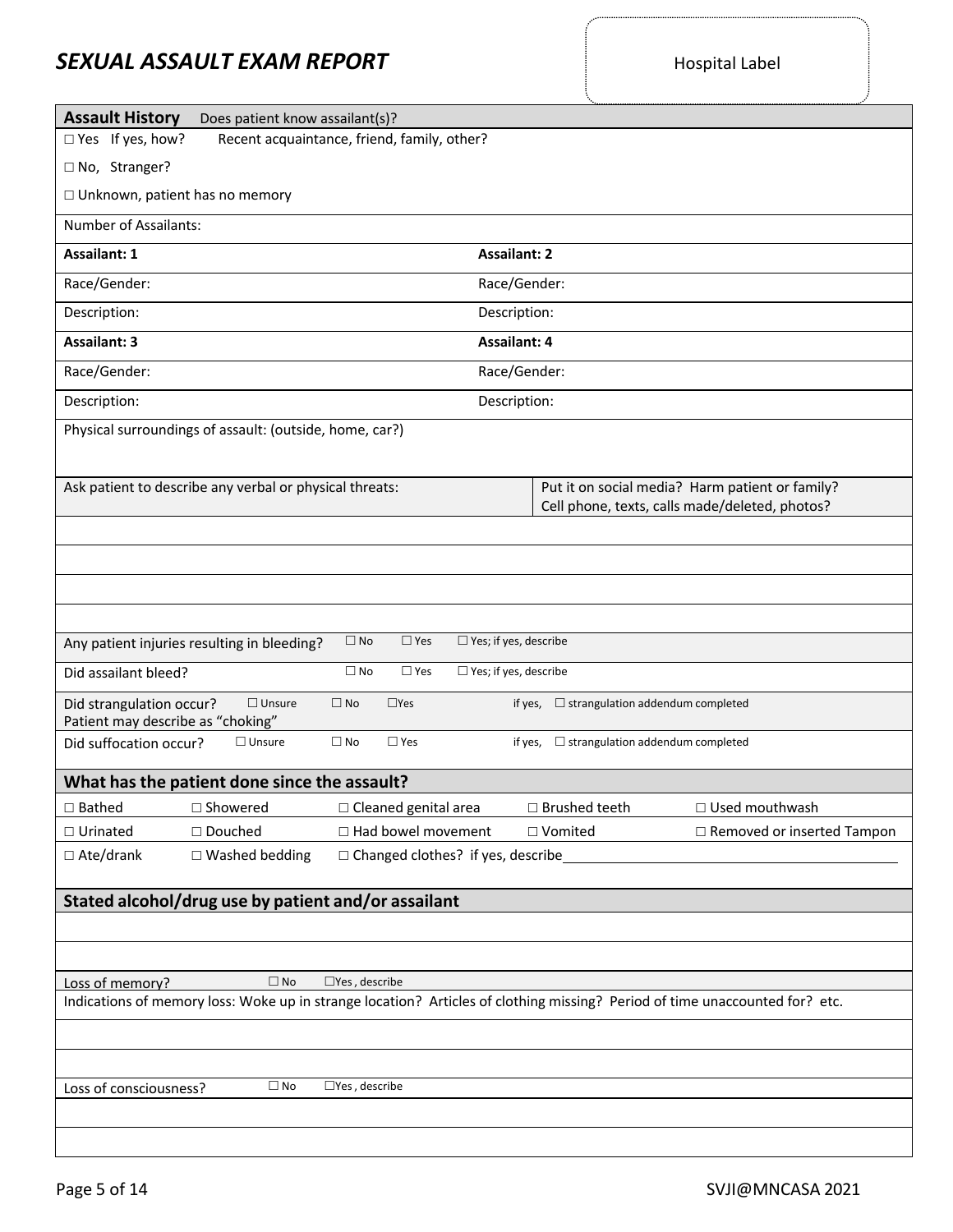| <b>Conduct physical exam</b>                                                                   |    |           | Use history to guide exam and evidence collection.                      |                                             |
|------------------------------------------------------------------------------------------------|----|-----------|-------------------------------------------------------------------------|---------------------------------------------|
| Height<br>Weight<br>BP                                                                         | HR | <b>RR</b> | Temp                                                                    | O <sub>2</sub> sat                          |
| Examine head, scalp, hair, face and neck                                                       |    |           |                                                                         | $\square$ No injury visible at time of exam |
| Did assailant(s) have oral contact with patient's neck? Licking, kissing, sucking, biting      |    |           |                                                                         |                                             |
| Collect and document location<br>If yes,                                                       |    |           |                                                                         |                                             |
| Collect up to 72 hours (3 days) after assault                                                  |    |           |                                                                         |                                             |
| Collect swabs even if patient has showered once or twice                                       |    |           |                                                                         |                                             |
| Use 2 saline moistened swabs held together and gently roll on skin where oral contact occurred |    |           |                                                                         |                                             |
| If swabbing neck, swab right and left sides with same 2 swabs and package together in envelope |    |           |                                                                         |                                             |
| Allow swabs to air dry before placing in envelope                                              |    |           |                                                                         |                                             |
| Change gloves                                                                                  |    |           |                                                                         |                                             |
| R                                                                                              |    |           |                                                                         |                                             |
| Record size and appearance of injuries on diagrams                                             |    |           |                                                                         |                                             |
| Record tenderness and pain using pain scale                                                    |    |           |                                                                         |                                             |
| If camera available take photographs of injuries                                               |    |           |                                                                         |                                             |
| <b>Description of injuries</b>                                                                 |    |           | Abrasion, bruise, redness, tears, petechiae, swelling, pain, tenderness |                                             |
|                                                                                                |    |           |                                                                         |                                             |
|                                                                                                |    |           |                                                                         |                                             |
|                                                                                                |    |           |                                                                         |                                             |
|                                                                                                |    |           |                                                                         |                                             |
|                                                                                                |    |           |                                                                         |                                             |
|                                                                                                |    |           |                                                                         |                                             |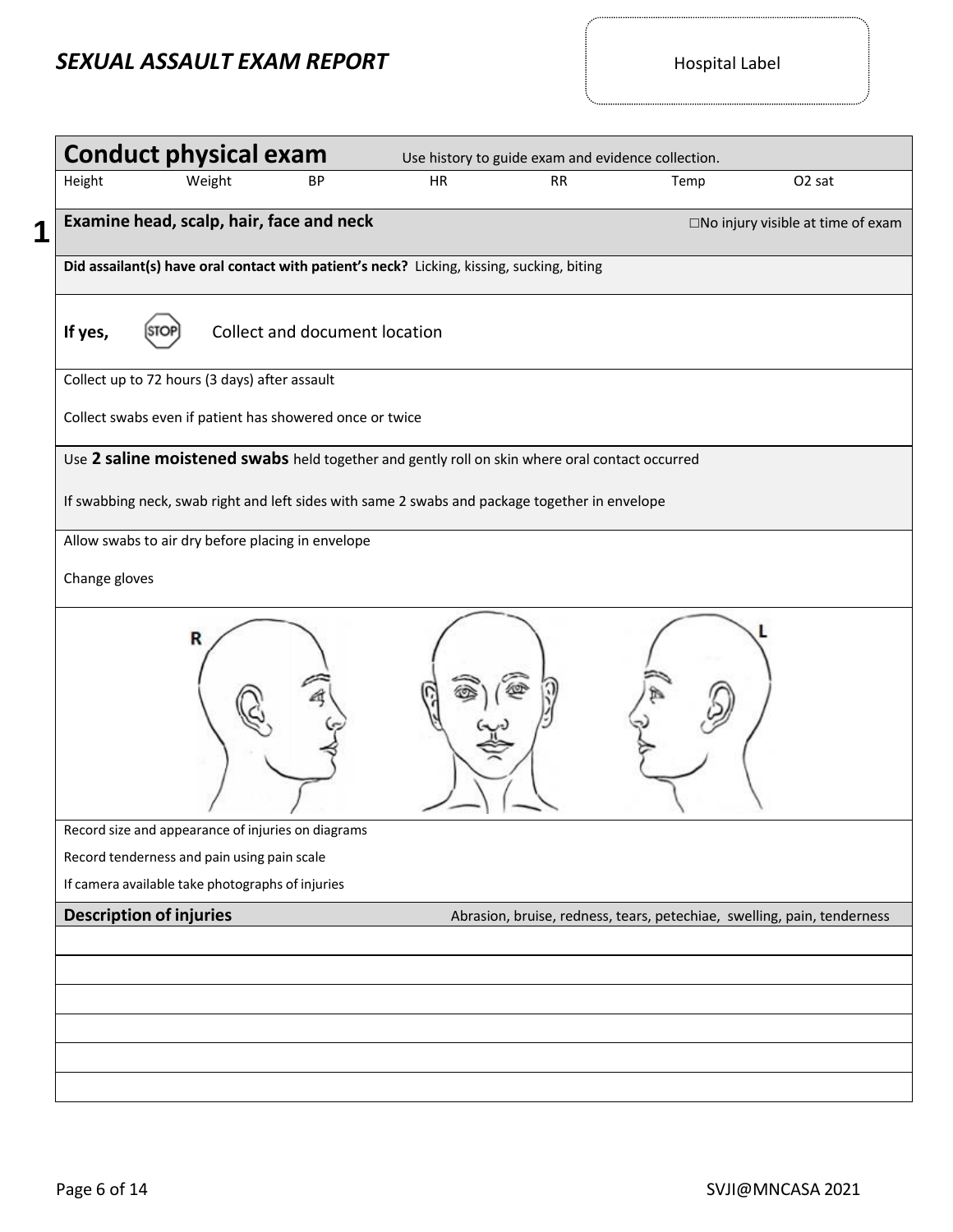| Oral assault occur within the last 24 hours?                                                                         | $\square$ Yes   | $\square$ No     | $\Box$ Attempted | $\Box$ Unsure                               |
|----------------------------------------------------------------------------------------------------------------------|-----------------|------------------|------------------|---------------------------------------------|
| Describe oral penetration, no matter how slight or brief:                                                            |                 |                  |                  |                                             |
| Was patient orally penetrated by?                                                                                    | $\square$ Penis | $\square$ Finger | □ Object?        |                                             |
| Did ejaculation occur?                                                                                               | $\Box$ Yes      | $\square$ No     | $\Box$ Unsure    |                                             |
| Did assailant(s) use condom?                                                                                         | $\Box$ Yes      | $\square$ No     | $\Box$ Unsure    |                                             |
| <b>Collect and document</b><br>If yes,<br><b>STOP</b>                                                                |                 |                  |                  |                                             |
|                                                                                                                      |                 |                  |                  |                                             |
| Allow swabs to air dry before placing in envelope                                                                    |                 |                  |                  |                                             |
| Change gloves<br>Record size and appearance of injuries on diagram                                                   |                 |                  |                  | $\square$ No injury visible at time of exam |
| Record tenderness and pain using pain scale<br>Hard palate<br>Soft palate<br>Uvula<br>Dorsum of<br>tongue<br>Gingiva |                 |                  |                  |                                             |

|                                                                                                          | $\Box$ No |
|----------------------------------------------------------------------------------------------------------|-----------|
| biting                                                                                                   |           |
| Collect and document location<br>If yes,                                                                 |           |
| Use 2 saline moistened swabs held together and gently roll on skin where oral contact occurred           |           |
| If swabbing breasts, swab right and left sides separately with 2 swabs and package in separate envelopes |           |
| If swabbing neck, swab both sides of neck (if indicated) with 2 swabs                                    |           |
| Allow swabs to air dry before placing in envelope                                                        |           |
| Change gloves                                                                                            |           |
| Collect up to 72 hours (3 days) after assault                                                            |           |
| Collect swabs even if patient has showered once or twice                                                 |           |

Yes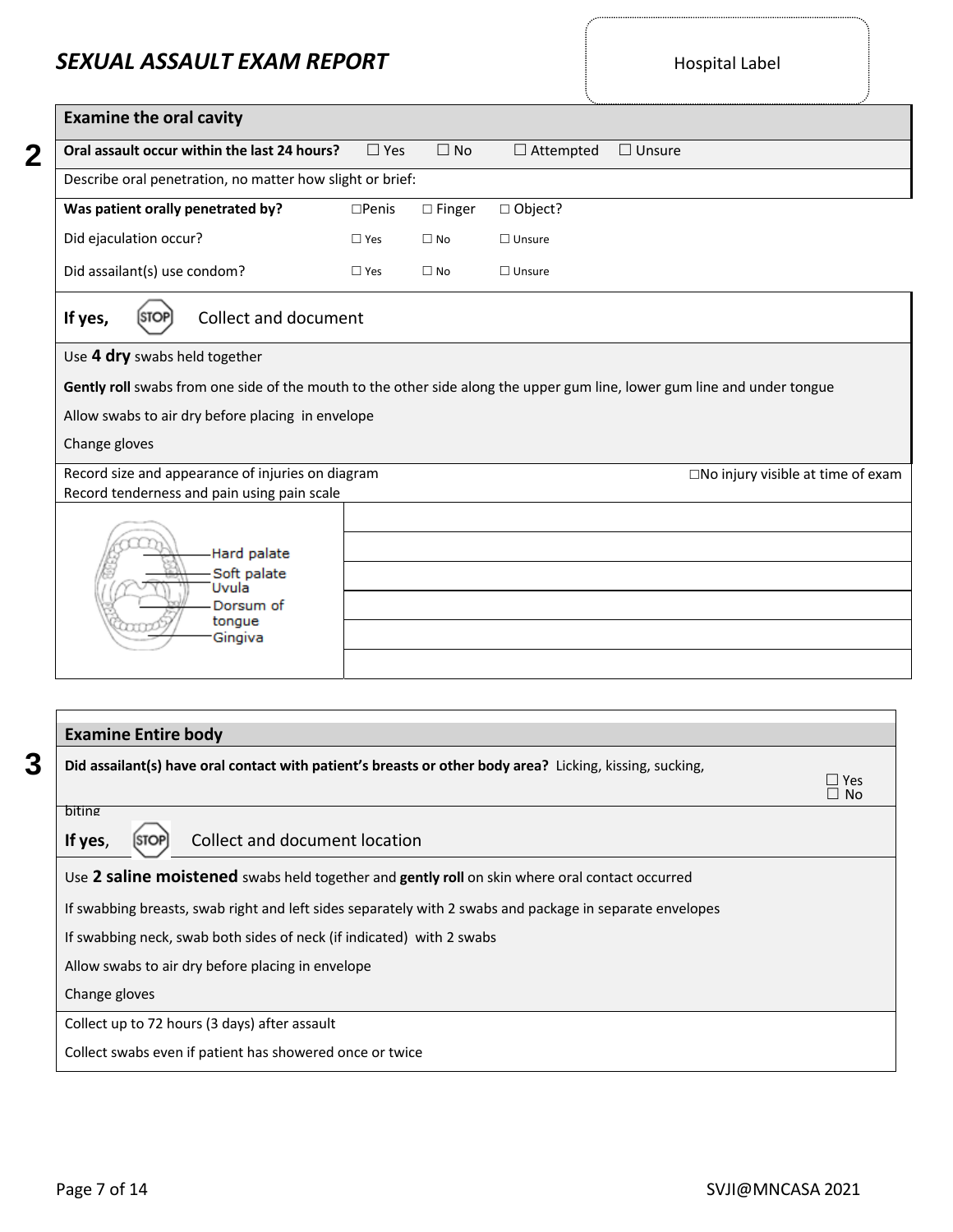**Did assailant(s) ejaculate on patient's body?** □ Yes □ No

**If yes,** [STOP] Collect and document location

Use **2 saline moistened** swabs held together and **gently roll** on skin where ejaculation occurred

If swabbing breasts, swab right and left sides separately with 2 swabs and package in separate envelopes

Allow swabs to air dry before placing in envelope

Change gloves

Collect up to 72 hours (3 days) after assault

Collect swabs even if patient has showered once or twice

Record size and appearance of injuries on diagrams

Record tenderness and pain using pain scale

If camera available take photographs of injuries

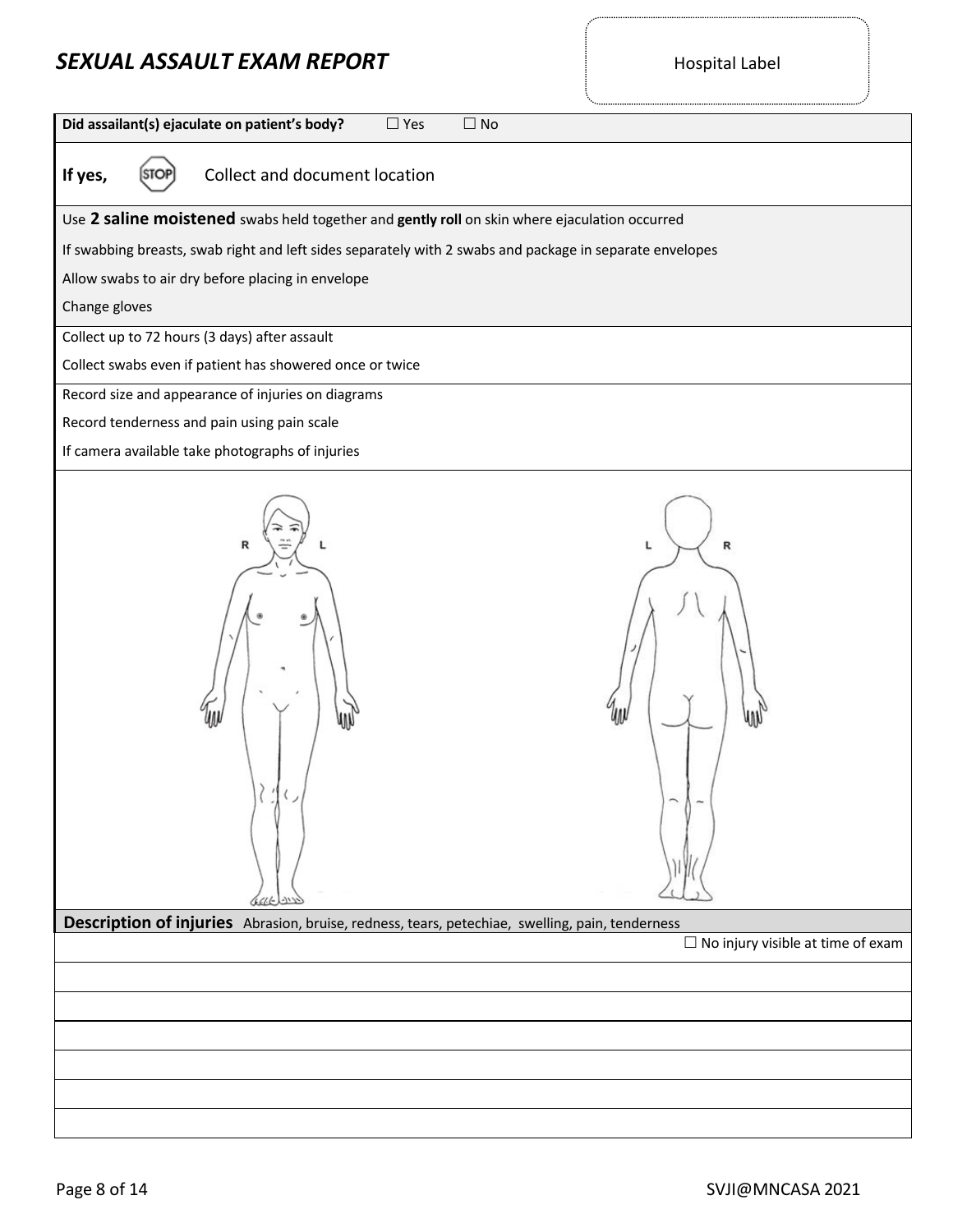.......................

| <b>Genital Exam - Female</b>                                                                                                                                   |           |            |                                                                          |                                                    |                      |               |                                                                                                                         | $\square$ NA |
|----------------------------------------------------------------------------------------------------------------------------------------------------------------|-----------|------------|--------------------------------------------------------------------------|----------------------------------------------------|----------------------|---------------|-------------------------------------------------------------------------------------------------------------------------|--------------|
| Did vaginal assault occur within the last 120 hours? (5 days)                                                                                                  |           |            |                                                                          |                                                    | $\Box$ Yes $\Box$ No | $\Box$ Unsure | $\Box$ Attempted                                                                                                        |              |
| Describe vaginal penetration, no matter how slight or brief:<br>Was patient vaginally penetrated by?<br>Did ejaculation occur?<br>Did assailant(s) use condom? |           |            | $\square$ Penis<br>$\Box$ Yes<br>$\square$ No<br>$\Box$ Yes<br>$\Box$ No | $\Box$ Finger(s)<br>$\Box$ Unsure<br>$\Box$ Unsure | $\Box$ Object        |               |                                                                                                                         |              |
| If yes,                                                                                                                                                        |           |            | Collect and document                                                     |                                                    |                      |               |                                                                                                                         |              |
| Has patient taken a bath or shower since assault? $\Box$ Yes, then skip this step                                                                              |           |            |                                                                          |                                                    |                      |               |                                                                                                                         |              |
| $\Box$ No then, Collect pubic hair combing                                                                                                                     |           |            |                                                                          |                                                    |                      |               |                                                                                                                         |              |
|                                                                                                                                                                |           |            |                                                                          |                                                    |                      |               | Place paper under buttocks, use comb provided to comb pubic hair, fold comb in the paper and place back in the envelope |              |
| Allow swabs to air dry before placing in envelope                                                                                                              |           |            |                                                                          |                                                    |                      |               |                                                                                                                         |              |
| Change gloves                                                                                                                                                  |           |            |                                                                          |                                                    |                      |               |                                                                                                                         |              |
| <b>Examine external genitalia and perineum</b>                                                                                                                 |           |            |                                                                          |                                                    |                      |               |                                                                                                                         |              |
|                                                                                                                                                                |           |            |                                                                          |                                                    |                      |               | Use 4 saline moistened swabs held together, gently roll swabs on perineum, fossa navicularis and posterior fourchette   |              |
| Collect even if patient is menstruating<br>Allow swabs to air dry in envelope<br>Change gloves                                                                 |           | Mons pubis |                                                                          |                                                    |                      |               | Record size and appearance of injuries on                                                                               |              |
|                                                                                                                                                                |           |            |                                                                          | Clitoris<br>Urethra                                |                      | diagram       | Record tenderness and pain using pain scale                                                                             | 12<br>11     |
| Vagina<br>Labia minora<br>Posterior                                                                                                                            |           |            |                                                                          | Labia<br>majora<br>Hymen                           |                      |               | 10                                                                                                                      |              |
| fourchette                                                                                                                                                     |           | Уì         | Fossa navicularis                                                        |                                                    |                      |               | Use clock to describe injury location                                                                                   |              |
| Perineum                                                                                                                                                       |           |            | Anus                                                                     |                                                    |                      |               | $\Box$ No injury visible at time of exam                                                                                |              |
| Injury?                                                                                                                                                        | <b>No</b> | Yes        | <b>Describe injuries</b>                                                 |                                                    |                      |               | Abrasion, bruise, redness, tears, petechiae, swelling, pain, tenderness                                                 |              |
| Mons pubis                                                                                                                                                     |           |            |                                                                          |                                                    |                      |               |                                                                                                                         |              |
| Clitoris                                                                                                                                                       |           |            |                                                                          |                                                    |                      |               |                                                                                                                         |              |
| Urethra                                                                                                                                                        |           |            |                                                                          |                                                    |                      |               |                                                                                                                         |              |
| Labia majora                                                                                                                                                   |           |            |                                                                          |                                                    |                      |               |                                                                                                                         |              |
| Labia minora                                                                                                                                                   |           |            |                                                                          |                                                    |                      |               |                                                                                                                         |              |
| Hymen                                                                                                                                                          |           |            |                                                                          |                                                    |                      |               |                                                                                                                         |              |
| Perineum                                                                                                                                                       |           |            |                                                                          |                                                    |                      |               |                                                                                                                         |              |
|                                                                                                                                                                |           |            |                                                                          |                                                    |                      |               |                                                                                                                         |              |
| Fossa navicularis                                                                                                                                              |           |            |                                                                          |                                                    |                      |               |                                                                                                                         |              |
| Posterior fourchette                                                                                                                                           |           |            |                                                                          |                                                    |                      |               |                                                                                                                         |              |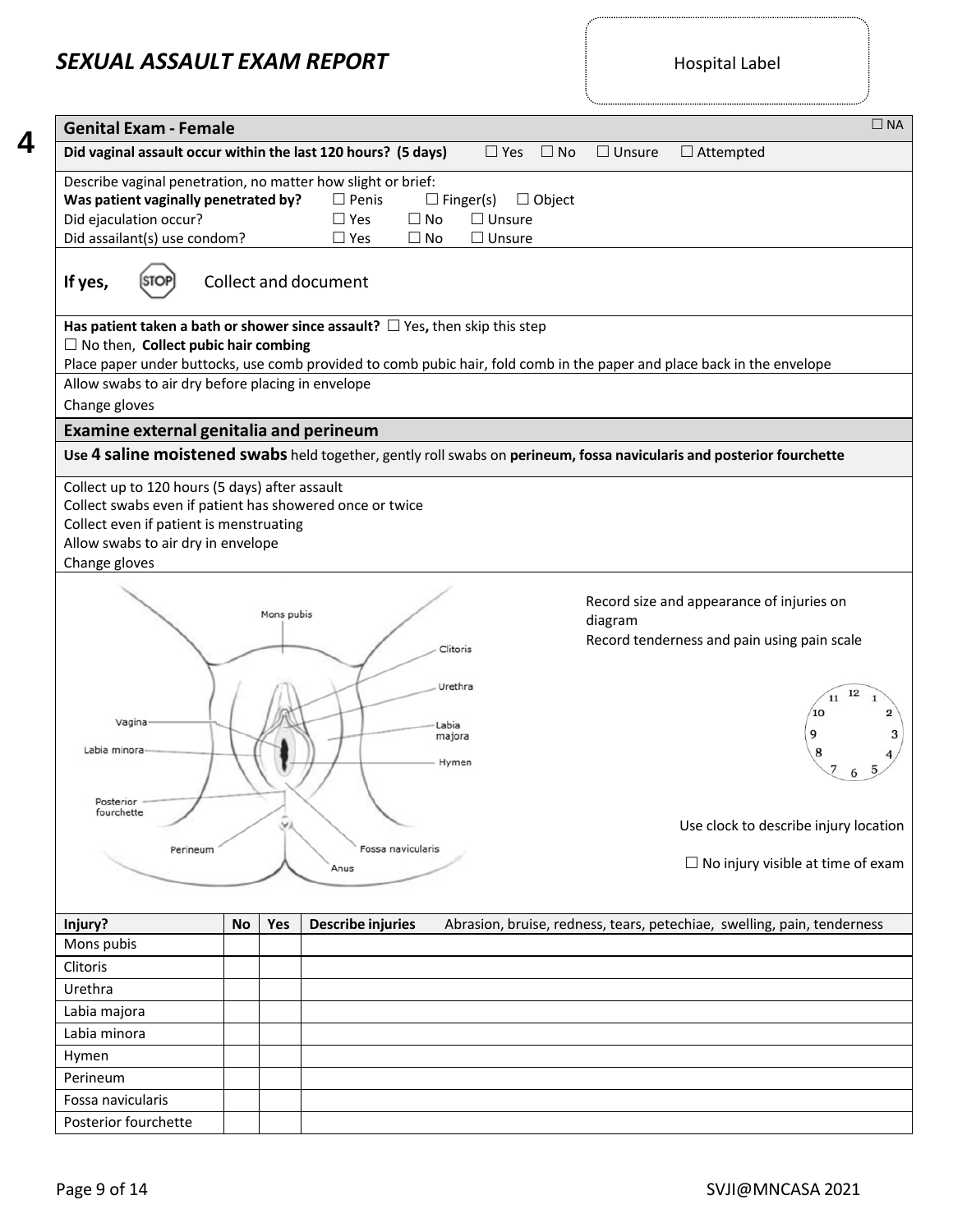5

| <b>Examine vagina and cervix</b>                                                                | Speculum exam completed by:                                                                                    |
|-------------------------------------------------------------------------------------------------|----------------------------------------------------------------------------------------------------------------|
| If patient declines speculum exam, offer to collect by gently inserting 4 dry swabs into vagina |                                                                                                                |
| Use 4 dry swabs held together to collect from the vaginal vault                                 | $\Box$ NA                                                                                                      |
| Collect swabs even if patient is menstruating                                                   |                                                                                                                |
| Allow swabs to air dry before placing in envelope                                               |                                                                                                                |
| Change gloves                                                                                   |                                                                                                                |
| Use 2 dry swabs (one at a time) to collect from cervix                                          | $\Box$ NA                                                                                                      |
| Collect swabs even if patient is menstruating                                                   |                                                                                                                |
| Allow swabs to air dry before placing in envelope                                               |                                                                                                                |
| Change gloves                                                                                   |                                                                                                                |
| Record size and appearance of injuries on diagram                                               | $\Box$ No injury visible at time of exam                                                                       |
| Record tenderness and pain using pain scale                                                     |                                                                                                                |
| Vaginal<br>wall<br>Vaginal<br>pool                                                              | 12<br>11<br>10<br>9<br>8<br>Cervix<br>O<br>Cervical<br>Os<br>Use clock to describe injury location<br>Speculum |
| Describe injuries<br>Injury?<br>Yes<br><b>No</b>                                                | Abrasion, bruise, redness, tears, petechiae, swelling, pain,                                                   |
| tenderness                                                                                      |                                                                                                                |
| Vagina                                                                                          |                                                                                                                |
| Cervix                                                                                          |                                                                                                                |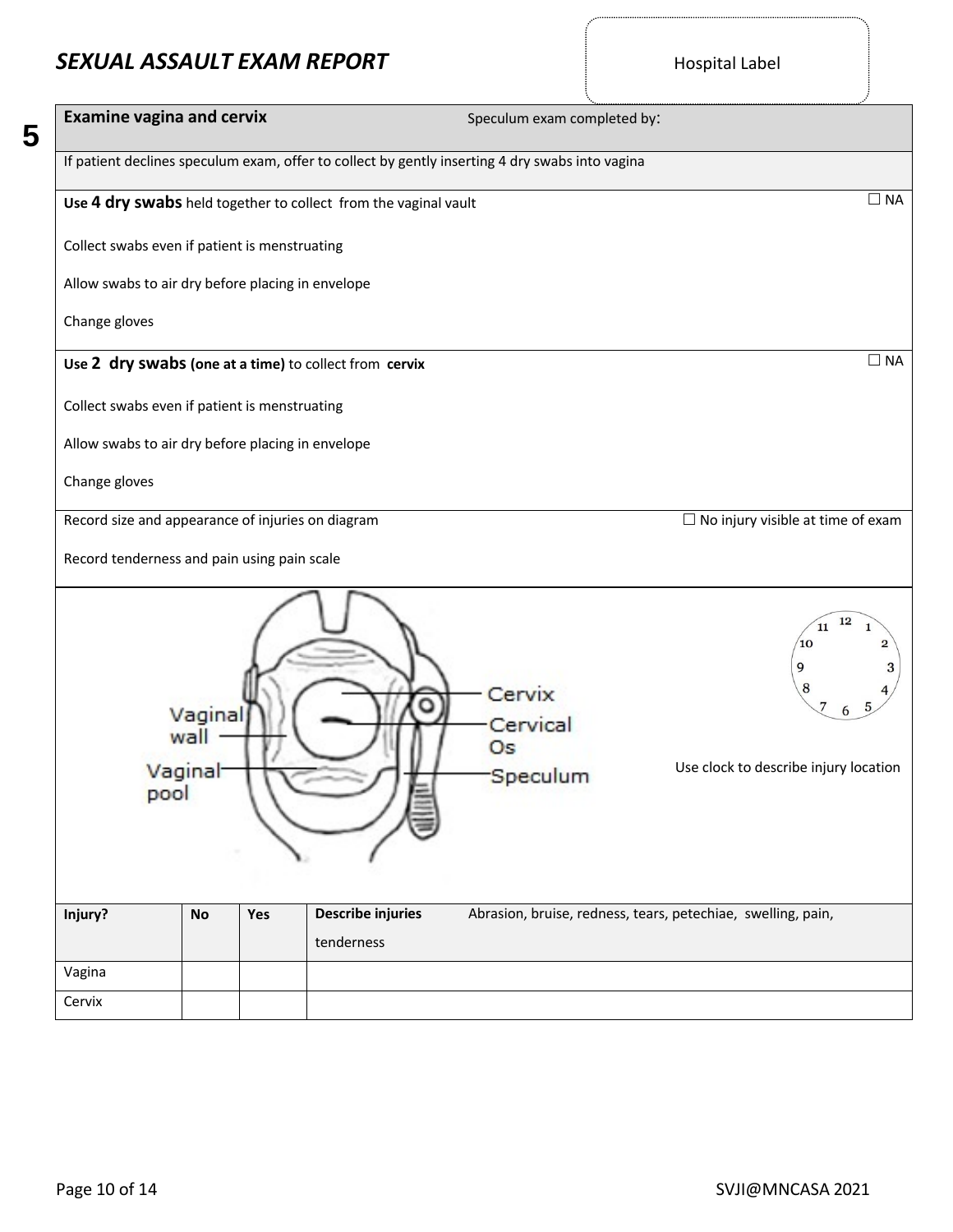| <b>Examine buttocks and anus</b>                                                      |                                   |               |                  |               |                                                               |
|---------------------------------------------------------------------------------------|-----------------------------------|---------------|------------------|---------------|---------------------------------------------------------------|
| Did Anal assault occur within the last 48 hours?                                      | $\Box$ Yes                        | $\Box$ No     | $\Box$ Attempted | $\Box$ Unsure |                                                               |
| Describe anal penetration, no matter how slight or brief:                             |                                   |               |                  |               |                                                               |
| Was patient anally penetrated by?<br>$\square$ Penis                                  |                                   | $\Box$ Finger | $\Box$ Object?   |               |                                                               |
| Did ejaculation occur?<br>$\square$ Yes                                               | $\Box$ No                         |               | $\Box$ Unsure    |               |                                                               |
| Did assailant(s) use condom?<br>$\square$ Yes                                         | $\Box$ No                         |               | $\Box$ Unsure    |               |                                                               |
| Collect and document<br>If yes,                                                       |                                   |               |                  |               |                                                               |
| Collect 4 saline moistened swabs from Anal canal                                      |                                   |               |                  |               |                                                               |
| Insert swabs into anus 2 cm, rotate gently.                                           |                                   |               |                  |               |                                                               |
| Collect two swabs then two more (total                                                |                                   |               |                  |               |                                                               |
| Allow swabs to air dry before placing in envelope                                     |                                   |               |                  |               |                                                               |
| Collect up to 48 hours after assault                                                  |                                   |               |                  |               |                                                               |
| Change gloves                                                                         |                                   |               |                  |               |                                                               |
| Record size and appearance of injuries<br>Record tenderness and pain using pain scale |                                   |               |                  |               | $\Box$ No injury visible at time of exam                      |
|                                                                                       | Perineum<br>Anus<br>Perianal skin |               |                  |               |                                                               |
|                                                                                       |                                   |               |                  |               | Use clock to describe injury location                         |
| Injury?<br>Describe injuries:<br>No<br>Yes                                            |                                   |               |                  |               | Bruise, redness, tears, petechiae, swelling, pain, tenderness |
| <b>Buttocks</b>                                                                       |                                   |               |                  |               |                                                               |
| Anus                                                                                  |                                   |               |                  |               |                                                               |
| Perianal skin                                                                         |                                   |               |                  |               |                                                               |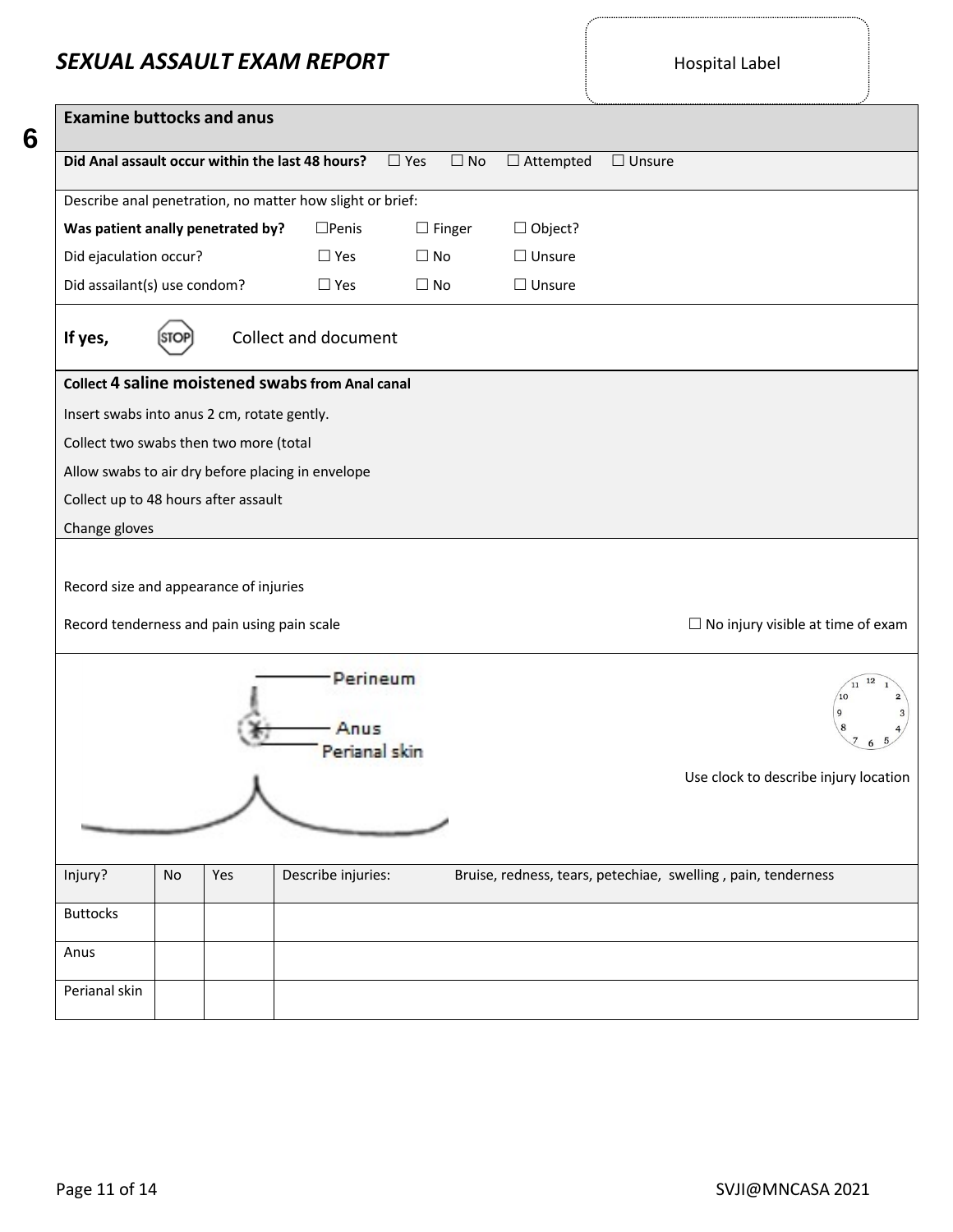| <b>Genital Exam - Male</b>                        |           |     |                                                             |                                                                                                                         |                     |  |  |  |
|---------------------------------------------------|-----------|-----|-------------------------------------------------------------|-------------------------------------------------------------------------------------------------------------------------|---------------------|--|--|--|
|                                                   |           |     |                                                             | Has patient taken a bath or shower since assault? $\Box$ Yes, then skip this step                                       |                     |  |  |  |
| $\Box$ No then, Collect pubic hair combing        |           |     |                                                             |                                                                                                                         |                     |  |  |  |
|                                                   |           |     |                                                             | Place paper under buttocks, use comb provided to comb pubic hair, fold comb in the paper and place back in the envelope |                     |  |  |  |
|                                                   |           |     |                                                             | Use 2 saline moistened swabs held together and gently roll the swabs on penis (if indicated by history)                 | $\Box$ NA           |  |  |  |
|                                                   |           |     | Collect even if patient has showered once or twice          |                                                                                                                         |                     |  |  |  |
| Allow swabs to air dry before placing in envelope |           |     |                                                             |                                                                                                                         |                     |  |  |  |
| Change gloves                                     |           |     |                                                             |                                                                                                                         |                     |  |  |  |
|                                                   |           |     |                                                             | Use 2 saline moistened swabs held together and gently roll the swabs on scrotum (if indicated by history)               | $\Box$ NA           |  |  |  |
|                                                   |           |     | Collect swabs even if patient has showered one or two times |                                                                                                                         |                     |  |  |  |
| Allow swabs to air dry before placing in envelope |           |     |                                                             |                                                                                                                         |                     |  |  |  |
| Change gloves                                     |           |     |                                                             |                                                                                                                         |                     |  |  |  |
| Examine external genitalia and perineum           |           |     |                                                             | $\Box$ No injury visible at time of exam                                                                                |                     |  |  |  |
| Circumcised:                                      | $\Box$ No |     | $\square$ Yes                                               |                                                                                                                         |                     |  |  |  |
|                                                   |           |     | Record size and appearance of injuries on diagram           |                                                                                                                         |                     |  |  |  |
| Record tenderness and pain using pain scale       |           |     |                                                             |                                                                                                                         |                     |  |  |  |
| Corona<br>Glans penis<br>Urethral<br>meatus       |           |     |                                                             | Penile<br>shaft<br>Perineum<br>Anus<br>Use clock to document injury location                                            | 12<br>11<br>10<br>9 |  |  |  |
| Injury?                                           | No        | Yes | <b>Describe injuries</b>                                    | Abrasion, bruise, redness, tears, petechiae, swelling, pain, tenderness                                                 |                     |  |  |  |
| Inner thighs                                      |           |     |                                                             |                                                                                                                         |                     |  |  |  |
| Perineum                                          |           |     |                                                             |                                                                                                                         |                     |  |  |  |
| Foreskin                                          |           |     |                                                             |                                                                                                                         |                     |  |  |  |
| Glans penis                                       |           |     |                                                             |                                                                                                                         |                     |  |  |  |
| Penile shaft                                      |           |     |                                                             |                                                                                                                         |                     |  |  |  |
| Urethral meatus                                   |           |     |                                                             |                                                                                                                         |                     |  |  |  |
| Scrotum                                           |           |     |                                                             |                                                                                                                         |                     |  |  |  |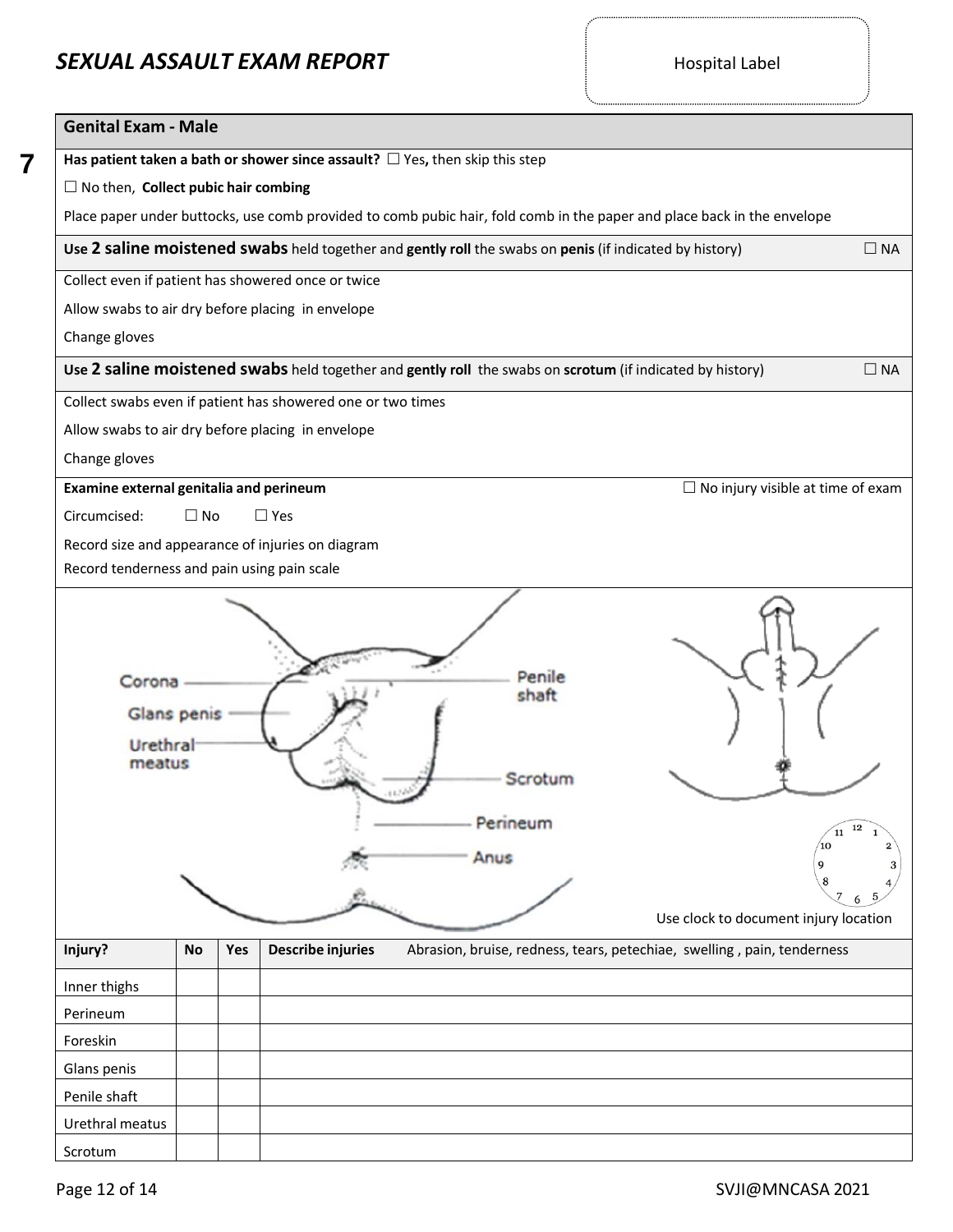|                                                                                                                                  | <b>Evidence collected</b>                                      |                           |                             |                                                                                               |           |               |                            |  |  |
|----------------------------------------------------------------------------------------------------------------------------------|----------------------------------------------------------------|---------------------------|-----------------------------|-----------------------------------------------------------------------------------------------|-----------|---------------|----------------------------|--|--|
|                                                                                                                                  | Clothing obtained as evidence                                  |                           |                             |                                                                                               | $\Box$ No | $\square$ Yes | $\Box$ declined            |  |  |
|                                                                                                                                  |                                                                |                           |                             | Collect clothing: underwear worn after the assault and outer clothing if indicated            |           |               |                            |  |  |
| Place clothing in a paper bag (may all clothing in one bag)                                                                      |                                                                |                           |                             |                                                                                               |           |               |                            |  |  |
|                                                                                                                                  | Label bag with patient's name, MRN, date/time of exam          |                           |                             |                                                                                               |           |               |                            |  |  |
|                                                                                                                                  |                                                                |                           |                             |                                                                                               |           |               |                            |  |  |
|                                                                                                                                  | Case number (if reported) and Jurisdiction                     |                           |                             |                                                                                               |           |               |                            |  |  |
|                                                                                                                                  | Moist or damp clothing needs to dry before packaging           |                           |                             |                                                                                               |           |               |                            |  |  |
|                                                                                                                                  | Description of clothing collected:                             |                           |                             |                                                                                               |           |               |                            |  |  |
|                                                                                                                                  |                                                                |                           |                             |                                                                                               |           |               |                            |  |  |
|                                                                                                                                  |                                                                |                           |                             |                                                                                               |           |               |                            |  |  |
|                                                                                                                                  |                                                                |                           |                             |                                                                                               |           |               |                            |  |  |
|                                                                                                                                  |                                                                |                           |                             |                                                                                               |           |               |                            |  |  |
|                                                                                                                                  | <b>Forensic specimens collected</b>                            |                           |                             |                                                                                               |           |               |                            |  |  |
|                                                                                                                                  | Blood (Patient's DNA)                                          | $\square$ No<br>$\Box$ No | $\square$ Yes<br>$\Box$ Yes | 4-6 Drops of blood on filter paper provided in envelope (may use lancet if not drawing blood) |           |               |                            |  |  |
| Swabs:                                                                                                                           | Pubic hair combing                                             |                           |                             |                                                                                               |           |               |                            |  |  |
| 1.                                                                                                                               | Oral                                                           | $\square$ No              | $\Box$ Yes                  |                                                                                               |           |               |                            |  |  |
| 2.                                                                                                                               | Fingernail                                                     | $\square$ No              | $\Box$ Yes                  |                                                                                               |           |               |                            |  |  |
| 3.                                                                                                                               | Skin                                                           | $\square$ No              | $\Box$ Yes                  | Describe location:                                                                            |           |               |                            |  |  |
| 4.                                                                                                                               | Perineum                                                       | $\square$ No              | $\Box$ Yes                  |                                                                                               |           |               |                            |  |  |
| 5.                                                                                                                               | Vaginal                                                        | $\square$ No              | $\Box$ Yes                  |                                                                                               |           |               |                            |  |  |
| 6.                                                                                                                               | Cervix                                                         | $\square$ No              | $\Box$ Yes                  |                                                                                               |           |               |                            |  |  |
| 7.                                                                                                                               | Penile                                                         | $\square$ No              | $\Box$ Yes                  |                                                                                               |           |               |                            |  |  |
| 8.                                                                                                                               | Scrotum                                                        | $\square$ No              | $\Box$ Yes                  |                                                                                               |           |               |                            |  |  |
| 9.                                                                                                                               | Rectal                                                         | $\square$ No              | $\Box$ Yes                  |                                                                                               |           |               |                            |  |  |
|                                                                                                                                  | 10. Other: specify                                             |                           |                             |                                                                                               |           |               |                            |  |  |
|                                                                                                                                  | Other evidence collected                                       |                           |                             |                                                                                               |           |               |                            |  |  |
|                                                                                                                                  |                                                                |                           |                             | Foreign hair(s) or other biological evidence from assailant                                   |           |               |                            |  |  |
|                                                                                                                                  | Place in Foreign Matter envelope<br><b>Condoms or Tampons:</b> |                           |                             |                                                                                               |           |               |                            |  |  |
|                                                                                                                                  |                                                                |                           |                             | Package in sterile urine cup with holes punched in the cover for ventilation                  |           |               |                            |  |  |
|                                                                                                                                  | Label cup and place in paper bag                               |                           |                             |                                                                                               |           |               |                            |  |  |
|                                                                                                                                  | Case number (if reported) and Jurisdiction                     |                           |                             | Seal paper bag, label bag with patient's name, MRN, date/time of exam                         |           |               |                            |  |  |
|                                                                                                                                  | Place in refrigerator                                          |                           |                             |                                                                                               |           |               |                            |  |  |
| <b>Toxicology</b>                                                                                                                |                                                                |                           |                             | Use Legal Urine and Legal Blood draw kits                                                     |           |               |                            |  |  |
|                                                                                                                                  | Blood for alcohol/toxicology                                   |                           |                             | Collect up to 48 hours post assault<br>$\square$ Yes<br>$\square$ No                          | Time:     |               | $\square$ patient declined |  |  |
| Collect up to 120 hours post assault<br>Urine toxicology<br>$\square$ patient declined<br>$\square$ No<br>$\square$ Yes<br>Time: |                                                                |                           |                             |                                                                                               |           |               |                            |  |  |
|                                                                                                                                  | Label blood and urine kits and place in refrigerator           |                           |                             |                                                                                               |           |               |                            |  |  |
|                                                                                                                                  | Photographs taken                                              |                           |                             |                                                                                               |           |               |                            |  |  |
| $\square$ No                                                                                                                     | $\square$ Yes                                                  | If yes, describe:         |                             |                                                                                               |           |               |                            |  |  |
|                                                                                                                                  |                                                                |                           |                             |                                                                                               |           |               |                            |  |  |
|                                                                                                                                  | <b>Advocate Present?</b>                                       | $\Box$ No $\Box$ Yes      |                             | First name(s)                                                                                 |           |               |                            |  |  |
| Others present?                                                                                                                  |                                                                |                           |                             | During interview? □ No □ Yes<br>During exam? □ No □ Yes<br>Name(s)                            |           |               |                            |  |  |
|                                                                                                                                  | Mandated report?                                               |                           |                             |                                                                                               |           |               |                            |  |  |
|                                                                                                                                  | Child Protection notified?<br>Adult Protection notified?       |                           | $\Box$ No, not applicable   | $\Box$ No, not applicable<br>$\Box$ Yes, by<br>$\Box$ Yes, by                                 |           |               |                            |  |  |